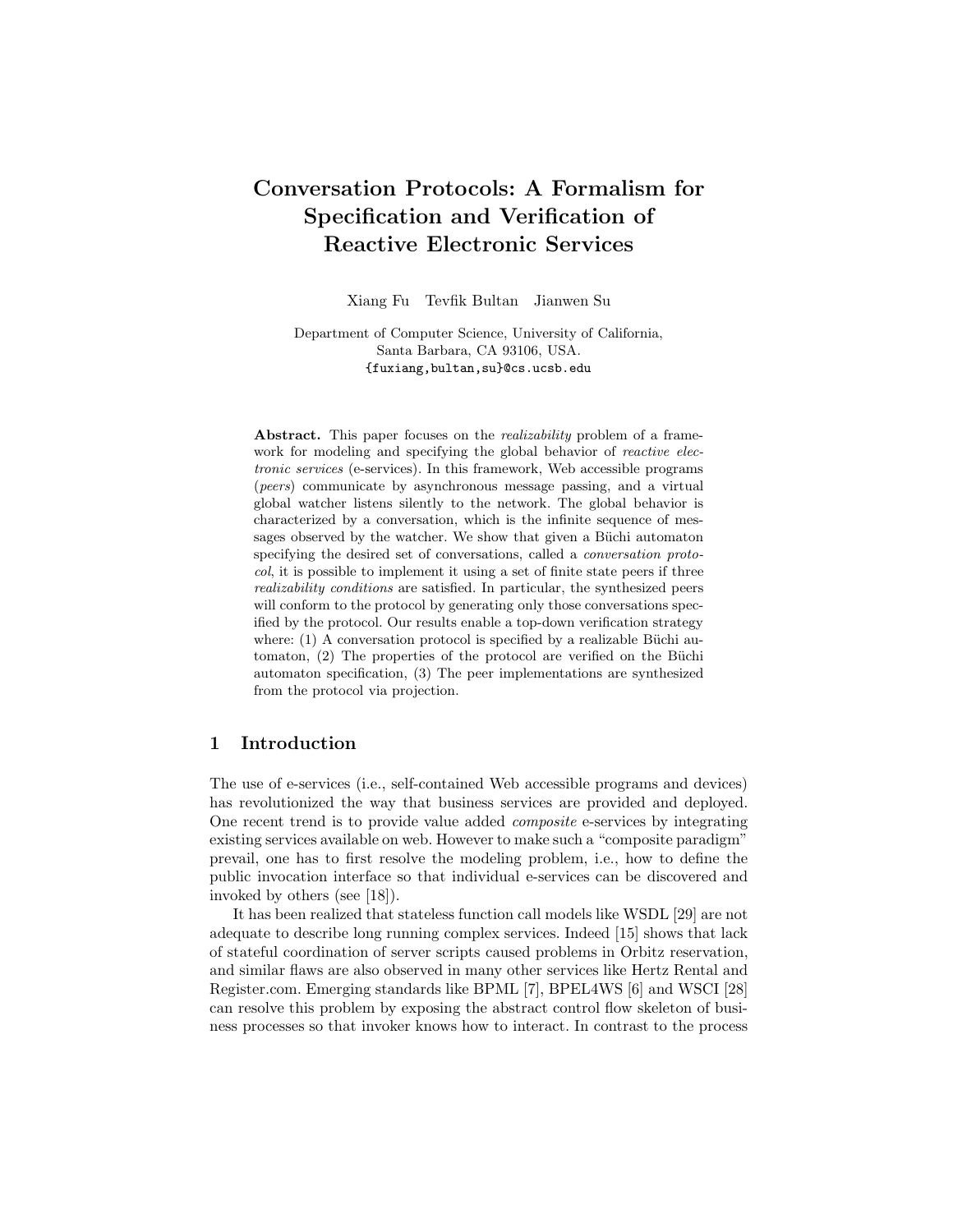oriented view of BPEL4WS [6], IBM Conversation Support Project [16] concentrates on the interaction in a peer-to-peer conversation session, and proposes the notion of *conversation policy*. In [9] we generalized the idea of conversation policy to *conversation specification (protocol)*, which describes conversation logic globally for any number of peers. A conversation protocol can be conveniently captured by a finite state automaton, with the set of messages exchanged among peers as the alphabet. A *reactive* version for e-services would simply use a Büchi automaton, which is a successful methodology for expressing liveness requirements.

Though increasingly many e-service standards [29, 6, 19] have been and are being proposed by the industry, many fundamental issues remain unclear [18]. For example, one issue is what the underlying communication model for eservices should be. There has been extensive work on synchronous communication models, for example, CSP [17], I/O automata [22] and interface automata [3]. However, their synchronous assumption, i.e., two communicating processes should execute a send and a corresponding receive action synchronously, is not realistic in an environment like Internet, where there is no global clock and network delay is significant. Although asynchrony can be simulated by introducing explicit queue processes in synchronous model, like [14], the introduction of queue processes inhibits the direct application of finite state model checking tools.

In our previous work [9], a framework was developed for modeling e-services with asynchrony assumptions. Under this framework, peers (individual e-service components) communicate via asynchronous messages and each peer maintains a queue for incoming messages. A virtual global watcher keeps track of messages as they occur, i.e., each sent message is simultaneously written to an input queue and concatenated to the watcher. A central notion of a *conversation*, which is a *finite* sequence of messages observed by the watcher, was studied. This model can be regarded as a theoretical abstraction of many industry efforts like Java Message Service [27].

Continuing on the study of e-service conversations, this paper extends the model in [9] by focusing on *reactive* e-services, where the global conversation is always *infinite* (However, some peers may terminate in the composition). Similar to the results of [9] on finite words, in this paper we show that composition of finite state peers generates non  $\omega$ -regular languages. In addition, we show that the problem of checking if the composition of finite state peers satisfies an LTL property is undecidable due to the unbounded input queues associated with peers. This motivates our top-down approach to specification of composite eservices. We specify the desired set of global conversations of an e-service using a Büchi automaton, and we call it a *conversation protocol*.

Unfortunately, not all conversation protocols are realizable. We present three realizability conditions in this paper and show that any conversation protocol which satisfies these three properties is realizable. The first property is called *lossless join* property which requires that the protocol should be complete – when projected to individual peers, the Cartesian product of the projections should be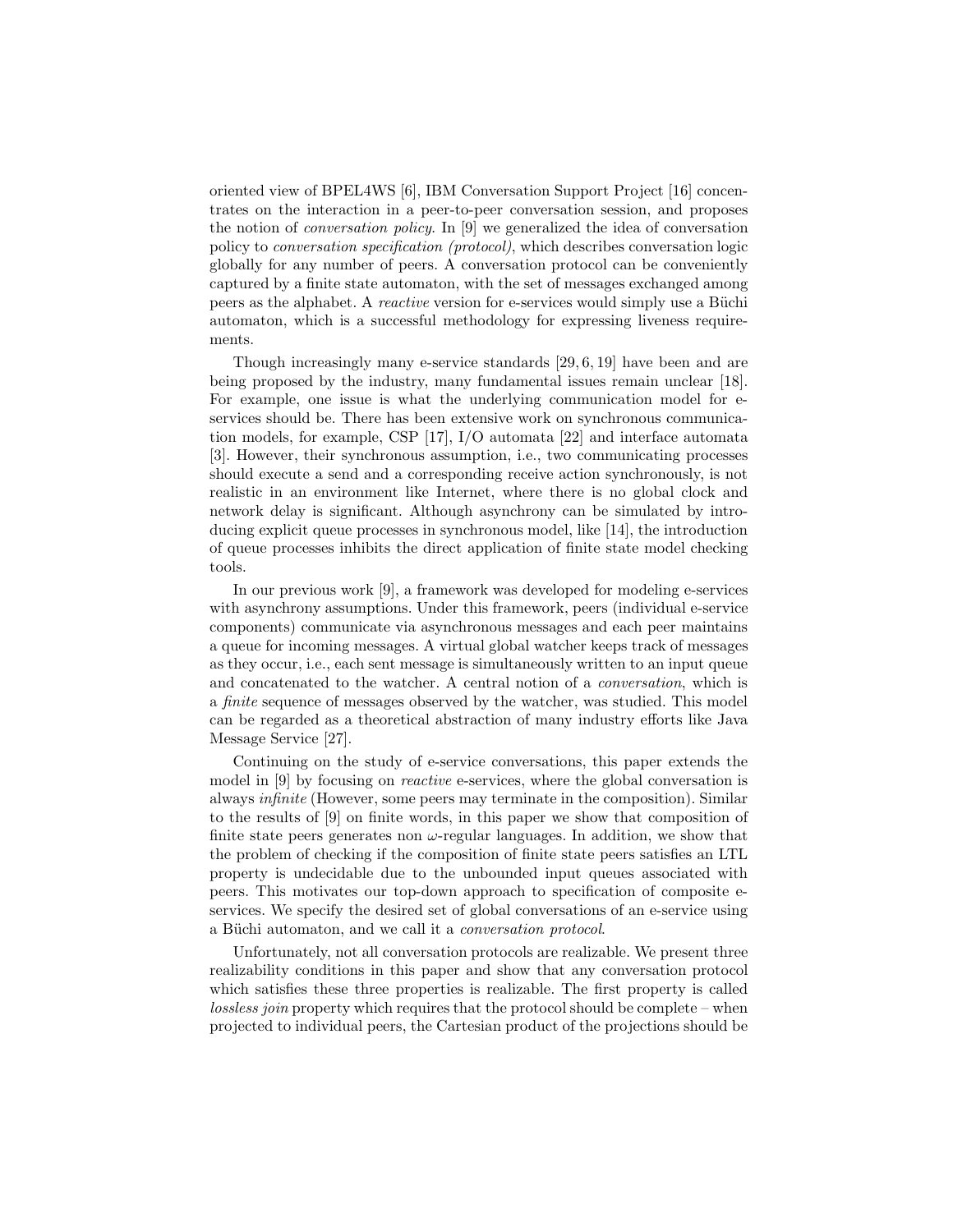exactly the same as the original protocol. The second property is the *synchronous compatible* property which ensures that the protocol does not have "illegal states" as specified in [3]. Finally the third condition is the *autonomous property* which implies that at any point in the execution, each peer, independently, can make a decision on whether to send, or to wait for a message, or to terminate. LTL properties verified on a realizable conversation protocol will be preserved by its synthesized peers, and this result supports a top-down verification strategy.

**Related Work** Our model of composite e-services is different than the Communicating Finite State Machines (CFSM) model in [8]. In our model message are exchanged through a virtual common medium and stored in the queue associated with the receiver, whereas in  $[8]$  each pair of communicating machines use isolated communication channels and each channel has its own queue. The idea of using CFSM with FIFO queues to capture indefinite delay of messages (signals) is similar to many other published models like Codesign Finite State Machine [10], and Kahn Process Networks [20]. Other formalisms like π-Calculus [23] and the recent Microsoft Behave! Project [26] are used to describe concurrent, mobile and asynchronously communicating processes.

Brand and Zafiropulo have shown in [8] that CFSM with perfect FIFO queues are as powerful as Turing Machines. Thus it is not hard to infer that LTL model checking on our e-service composition model is undecidable. This undecidability result is caused by the unbounded FIFO queues, and in [13], many problems are proved to be undecidable even for two identical communicating processes. The transaction sequential consistency problem in [5] provides another perspective for understanding the queue effect, where independent transactions are allowed to commute (which resembles our Prepone operator in [9]). In [2] it is shown that, if perfect FIFO channels are replaced by *lossy* channels, many problems become decidable. However we stick with the perfect FIFO in our model, since we assume that underlying communication protocols (like TCP/IP) ensure perfect FIFO message deliveries.

To the best of our knowledge, the notion of realizability on open/concurrent systems was first studied in the late 80's (see [1, 24, 25]). In [1, 24, 25], realizability problem is defined as whether a peer has a strategy to cope with the environment no matter how the environment decides to move. The concept of realizability studied in this paper is rather different. In our model the environment of an individual peer consists of other peers whose behaviors are also governed by portions of the protocol relevant to them. A related notion is the realizability of Message Sequence Chart (MSC) Graphs [4]. However, the MSC Graph model captures both "send" and "receive" events, while in our e-composition model we are interested in the ordering of "send" events only. It can be shown that the MSC Graph model and our conversation protocol model are incomparable in expressiveness. In addition, the three realizability conditions proposed in [4] are different than ours. For example, a conversation protocol which defines the language  $m^{\omega}$  does not satisfy the *bounded* condition of [4], but it satisfies the realizability conditions in this paper. It is interesting to note that there are other works like fair reachability analysis in [21] which achieved decidable analysis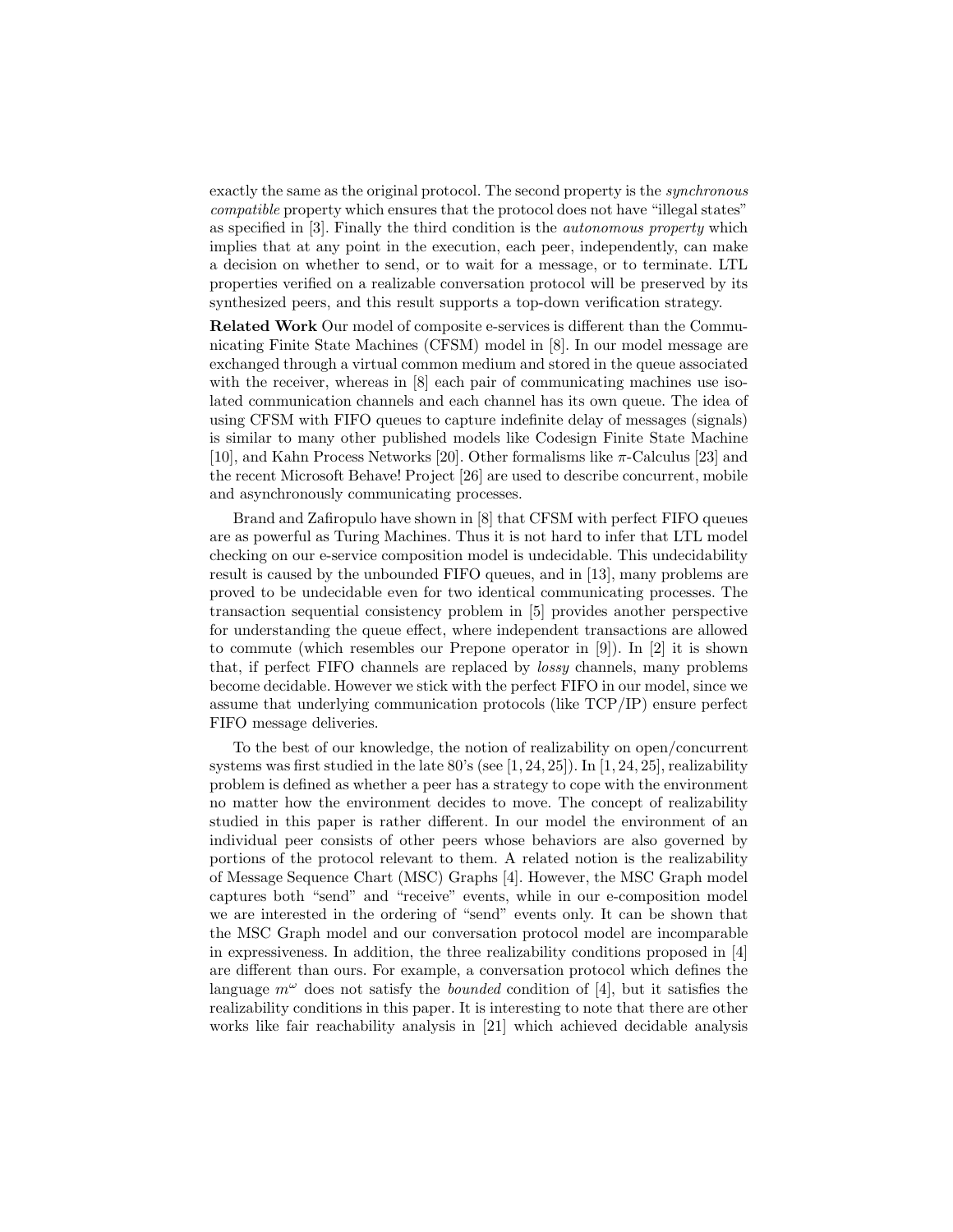results by restricting both the shape of composition (cyclic connection in [21]) and the control flow of protocol itself.

This paper is organized as follows. §2 defines the e-service model and in particular the notion of an e-service conversation. §3 discusses LTL model checking of e-services. §4 defines the concept of a conversation protocol and establishes the main results on the three realizability conditions. Finally  $\S5$  presents our conclusions.

#### **2 A Model for E-Services**

We introduce the formal model of composite e-services in this section. In our model (see Fig. 1), an e-service consists of a set of peers where each peer maintains one input queue for incoming messages and

may send messages to the queues of other peers. A global watcher listens silently to the network and observes the global behavior as a sequence of messages at the times of being sent (i.e. enqueued). The time a peer actually consumes a message from its queue is a local decision by the peer. Such a modeling of the global behavior of an e-service (or a distributed system) departs from the traditional approach of focusing on the behaviors of individual peers (or subsystems). In this section, we start with the modeling of individual peers. Then we move to the definition of composite e-services. Finally we introduce the notion



**Fig. 1.** e-service model

of global configuration, based on which the concept of a conversation is defined. For an alphabet  $\Gamma$ , let  $\Gamma^*$ ,  $\Gamma^{\omega}$  be the set of all finite, infinite (resp.) words over Γ, and  $\Gamma^{\leq \omega} = \Gamma^* \cup \Gamma^{\omega}$ . The definition of a peer is presented as follows.

**Definition 1.** *A* peer *is modeled using a nondeterministic Büchi automaton*  $(\Sigma^{\text{in}}, \Sigma^{\text{out}}, T, s, F, \Delta)$  *where (1)*  $\Sigma^{\text{in}}$  *and*  $\Sigma^{\text{out}}$  *are disjoint finite sets of incoming* and outgoing (resp.) messages, (2) T is a finite set of states,  $s \in T$  is the initial *state, and*  $F \subseteq T$  *is a set of final states, (3)*  $\Delta \subseteq T \times (\Sigma^{\text{in}} \cup \Sigma^{\text{out}} \cup \{\epsilon\}) \times T$  *is the transition relation.* ( $\epsilon$  *is the empty word.*)

A transition is either an  $\epsilon$ -move, or it either consumes an incoming message (from the input queue) or produces an output but not both. These three types of moves are denoted by triples  $(q_1, \epsilon, q_2), (q_1, a_2, q_2), (q_1, b_1, q_3)$  respectively. Let  $\mathcal{L}(p)$  represent the language accepted by a peer p. (A word is accepted if some final states are visited infinitely often.) Due to the presence of  $\epsilon$ -moves in a peer p,  $\mathcal{L}(p)$  may contain finite words, i.e.,  $\mathcal{L}(p) \subseteq \Sigma^{\leq \omega}$  where  $\Sigma = \Sigma^{\text{in}} \cup \Sigma^{\text{out}}$ .

In the following we define the notion of an "e-service" which involves a set of peers. For convenience, we use  $p_i$  to denote a peer, and the alphabets, the set of states, etc. of the peer  $p_i$  also have subscript i.

**Definition 2.** *An* e-service *is a triple*  $(n, P, \sigma)$  *where*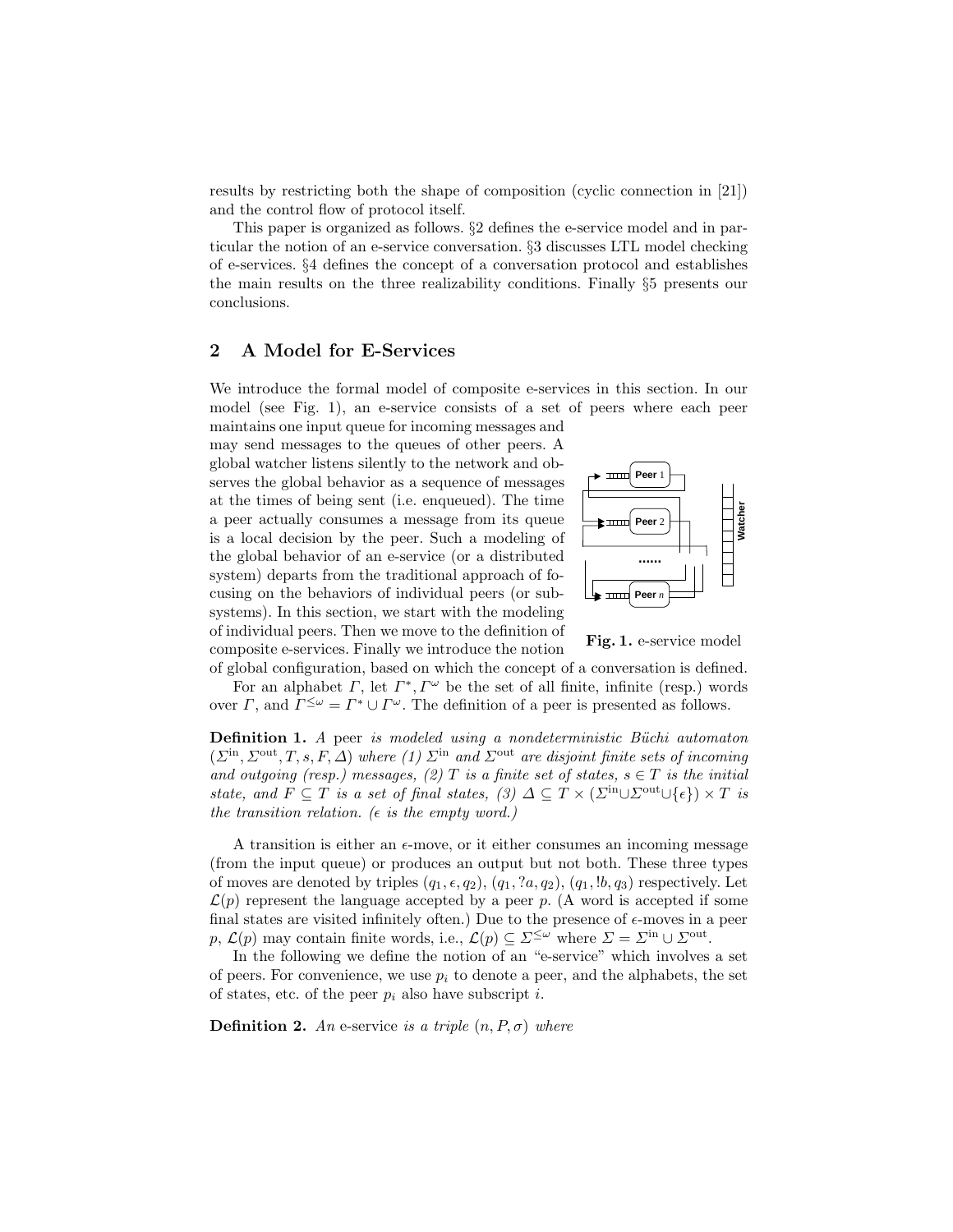- $n > 1$  *is an integer,*
- $P = \{p_1, p_2, ..., p_n\}$  *is a set of n peers with pairwise disjoint input alphabets*  $\Sigma_1^{\text{in}}, ..., \Sigma_n^{\text{in}}$  and pairwise disjoint output alphabets  $\Sigma_1^{\text{out}}, ..., \Sigma_n^{\text{out}}$  (note that  $\Sigma_i^{\text{in}} \cap \Sigma_i^{\text{out}}$  *may be nonempty for*  $i \neq j$ *) such that*  $\cup_i \Sigma_i^{\text{in}} = \cup_i \Sigma_i^{\text{out}}$ *, and*
- $\sigma : [1..n] \times (\cup_i \Sigma_i^{\text{out}}) \rightarrow [1..n]$  *is a partial mapping such that* 
	- For each  $i \in [1..n]$  and each  $b \in \Sigma_i^{\text{out}}$ ,  $\sigma(i, b)$  is defined, and
	- For each  $i \in [1..n]$ , each  $j \in [1..n]$ , and each  $b \in \Sigma_i^{\text{out}} \cap \Sigma_i^{\text{in}}$ ,  $\sigma(i, b) = j$ .

Intuitively,  $\sigma(i, a) = j$  means that the message a can be sent by peer  $p_i$  to peer  $p_i$ . Note that in Definition 2 a message can be transmitted on one channel only. In the remainder of the paper, we use  $\Sigma$  to denote the entire set of alphabet of an e-service  $(n, P, \sigma)$ , i.e.,  $\Sigma = \bigcup_i \Sigma_i^{\text{in}}$ .

**Definition 3.** *Let*  $S = (n, \{p_1, ..., p_n\}, \sigma)$  *be an e-service.* A configuration of S *is a*  $(2n + 1)$ *-tuple of the form*  $(Q_1, t_1, ..., Q_n, t_n, w)$  *where for each*  $j \in [1..n]$ *,*  $Q_j \in (\Sigma_i^{\text{in}})^*$  *is the queue content of peer*  $p_j$ *,*  $t_j$  *is the state of*  $p_j$ *,*  $w \in \Sigma^*$  *is the global watcher which records the sequence of messages that have been transmitted.*

For two configurations  $\gamma = (Q_1, t_1, ..., Q_n, t_n, w), \gamma' = (Q'_1, t'_1, ..., Q'_n, t'_n, w'),$ we say that  $\gamma$  *derives*  $\gamma'$ , written as  $\gamma \to \gamma'$ , if one of the following holds:

- $-$  A peer  $p_j$  executes an  $\epsilon$ -move, i.e., there exists  $j \in [1..n]$  s.t.  $(t_j, \epsilon, t'_j) \in \Delta_j$ , and  $Q'_i = Q_j$ , and  $w' = w$ , and for each  $k \neq j$ ,  $Q'_k = Q_k$  and  $t'_k = t_k$ .
- $-$  A peer  $p_j$  consumes an input, i.e., there exist  $j \in [1..n]$  and  $a \in \Sigma_i^{\text{in}}$  s.t.  $(t_j, a, t'_i) \in \Delta_j$ , and  $w' = w$ ,  $Q_j = aQ'_j$ , and for each  $k \neq j$ ,  $Q'_k = Q_k$  and  $t'_{k} = t_{k}.$
- $-$  A peer  $p_j$  sends an output to peer  $p_k$ , i.e., there exist  $j, k \in [1..n]$  and  $b \in \Sigma_i^{\text{out}} \cap \Sigma_k^{\text{in}} \text{ s.t. } (t_j, !b, t'_j) \in \Delta_j \text{, and } w' = wb, Q'_k = Q_k b \text{, and } Q'_l = Q_l$ for each  $l \neq k$ , and  $t'_m = t_m$  for each  $m \neq j$ .

For each configuration  $c = (Q_1, t_1, ..., Q_n, t_n, w)$ , we denote its global watcher content as  $gw(c) = w$ . Next we define the key notion of "run" and "conversation".

**Definition 4.** Let  $S = (n, \{p_1, ..., p_n\}, \sigma)$  be an e-service. A run  $\gamma$  of S is a *finite or infinite sequence of configurations*  $\gamma = c_0, c_1, c_2, \ldots$  *satisfying the first two of the following conditions, and a* complete run *is an infinite configuration sequence satisfying all of them.*

- *1.*  $c_0 = (\epsilon, s_1, \ldots, \epsilon, s_n, \epsilon)$  *(s<sub>i</sub> is the initial state of*  $p_i$  *for each*  $i \in [1..n]$ *),*
- 2. for each  $0 \leq i < |\gamma|, c_i \rightarrow c_{i+1}$ ,
- *3. for each*  $\ell \in [1..n]$  *and each*  $i \geq 0$ *, there exist*  $j > i, k > i$  *such that* (a)  $t_{\ell}^{j}$  is a final state, where  $t_{\ell}^{j}$  is the state of  $p_{\ell}$  in  $c_{j}$ . (b)  $head(Q_{\ell}^{k}) \neq head(Q_{\ell}^{i})$  if  $Q_{\ell}^{i} \neq \epsilon$ , where  $Q_{\ell}^{i}$  and  $Q_{\ell}^{k}$  are the queue contents *of*  $p_{\ell}$  *in*  $c_i$  *and*  $c_k$  *respectively.*
- 4. for each  $i \geq 0$ , there exists a  $j > i$  such that  $gw(c_i) \neq gw(c_j)$ .

*An infinite word*  $w \in \Sigma^{\omega}$  *is a* conversation of S *if there exists a complete run*  $c_0, c_1, c_2,...$  *of* S such that for each  $i \geq 0$ ,  $gw(c_i)$  *is a finite prefix of* w. Let  $\mathcal{C}(S)$ *denote the set of conversations of* S*.*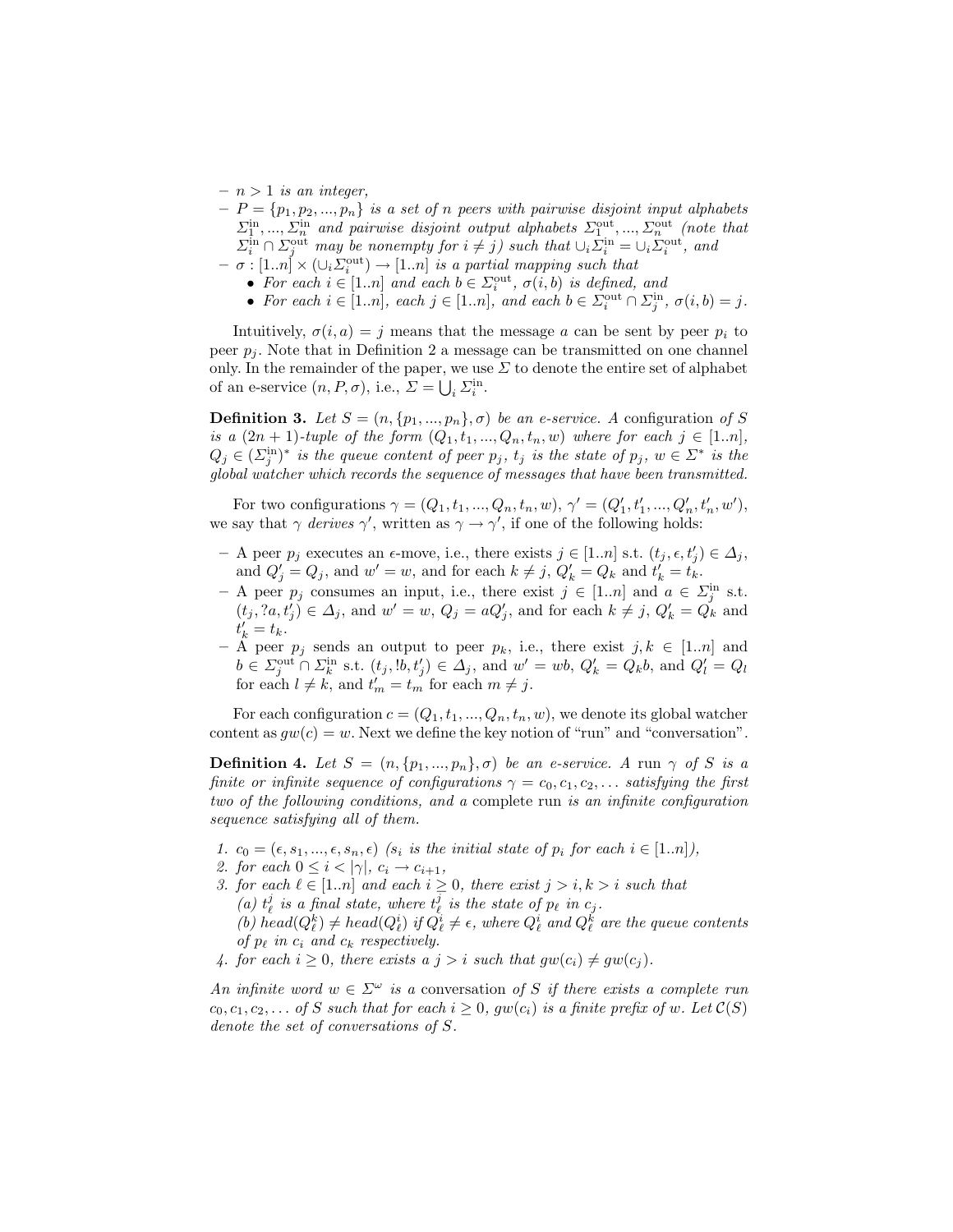In Definition 4 condition 3 requires that during a complete run, the Büchi acceptance condition of each peer should be met, and all messages ever sent should be eventually consumed; condition 4 specifies that global message exchange should eventually advance. The notion of conversation captures the global behaviors where each peer proceeds correctly according to its specification. Note that there might be bad runs where some peer is blocked by an unexpected message, or all peers stay in a waiting (deadlock) state.

## **3 LTL Model Checking**

Given an e-service specification, one interesting problem is to check if its conversations satisfy an LTL property. We will first define LTL properties[12, 11] on conversations. Then the decidability of LTL model checking will be discussed.

For a conversation  $w = w_0, w_1, w_2, \ldots$ , let  $w_i$  denote the *i*-th message in  $w$ , and  $w^i = w_i, w_{i+1}, w_{i+2}, \ldots$  the *i*-th suffix of w. The set of atomic propositions  $(AP)$  is the power set of messages, i.e.,  $AP = 2^{\Sigma}$ . The syntax and semantics of LTL formulas are defined as follows, where  $\psi \in AP$  is an atomic proposition, and  $\phi$  and  $\varphi$  are two LTL formulas.

 $w \models \psi$  iff  $w_0 \in \psi$  $w \models \neg \phi$ iff  $w \not\models \phi$  $w \models \phi \land \varphi \text{ iff } w \models \phi \text{ and } w \models \varphi$  $w \models \phi \vee \varphi$  iff  $w \models \phi$  or  $w \models \varphi$  $w \models X\phi$  iff  $w^1 \models \phi$  $w \models G\phi$  iff for all  $i \geq 0, w^i \models \phi$  $w \models \phi U \varphi$  iff there exists  $j \geq 0$ , s.t.  $w^j \models \varphi$  and, for all  $0 \leq i < j$ ,  $w^i \models \phi$ 

We say that an e-service S satisfies an LTL formula  $\phi$  (denoted as  $S \models \phi$ ) if for each conversation  $w \in$  $\mathcal{C}(S), w \models \phi.$ 

One natural question concerning model checking an e-service S is whether we can find a Büchi automaton to characterize the conversation set  $C(S)$ . A positive answer would imply that many verification techniques become immediately available. Unfortunately we show that the answer is negative. Consider the system shown in Fig. 2. In each round of message exchange, Online Stock Broker sends a list of "Rawdata" to Research Department for further analysis, where for each "Rawdata" one "Data" is generated



**Fig. 2.** Fresh Market Update Service

and sent to Investor. Message classes "EndofRdata", "Start", and "Complete"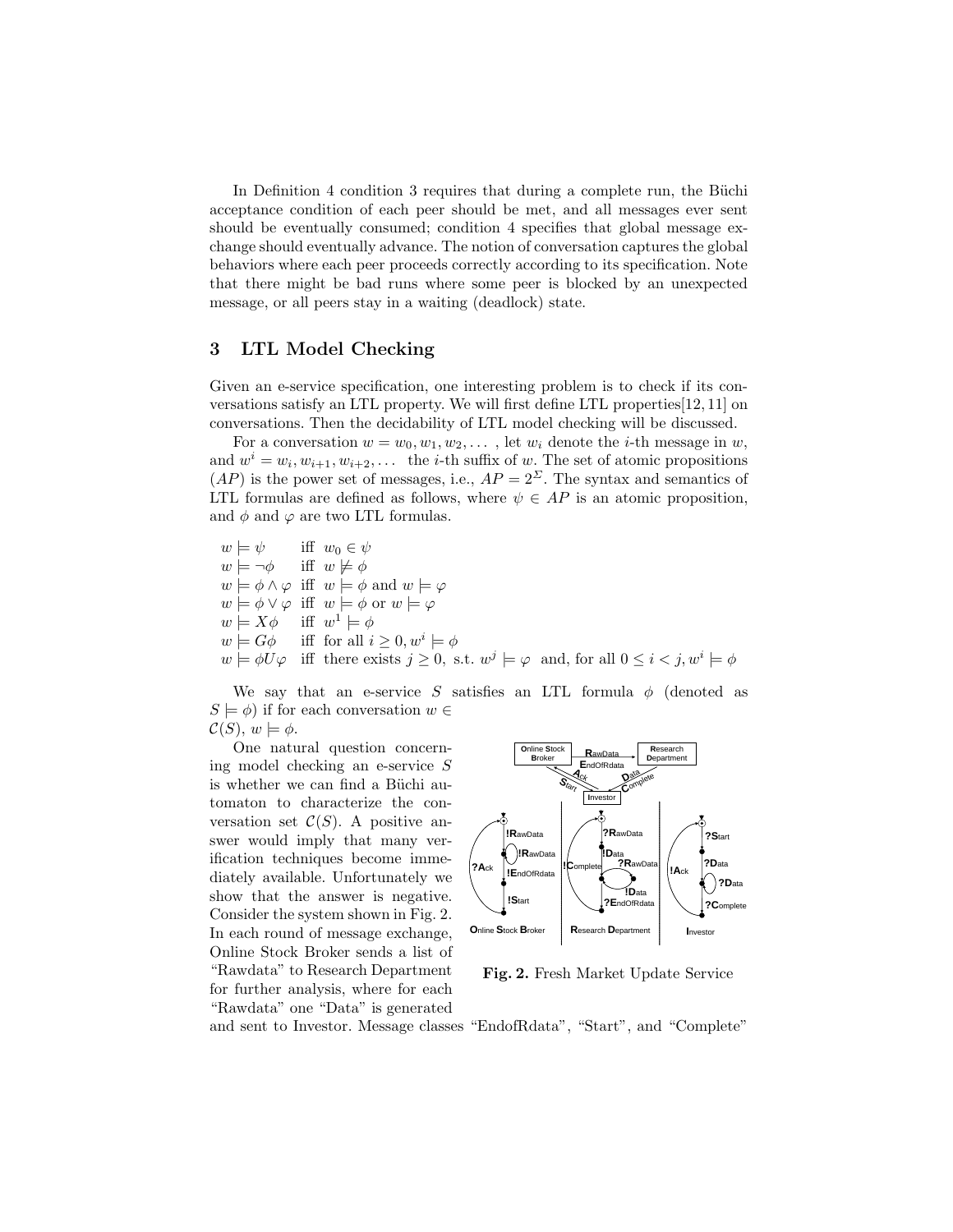are intended to synchronize the three peers. Finally Investor acknowledges Online Stock Broker with "Ack" so that a new round of data processing can start. This seemingly simple example produces a non  $\omega$ -regular set of conversations. Consider its intersection with an  $\omega$ -regular language  $(\mathbf{R}^* \mathbf{ESD}^* \mathbf{CA})^{\omega}$ (each message is represented by its first letter). It is easy to infer that the result is  $(\mathbf{R}^i \mathbf{ESD}^i \mathbf{CA})^\omega$ , because Investor enforces that "Start" should arrive earlier than "Data". By an argument similar to pumping lemma, we can show that this intersection cannot be recognized by any Büchi automata.

**Proposition 5.** *There exists an e-service* S *such that* C(S) *is not accepted by any B¨uchi automaton.*

In fact, given a set of finite state peers LTL model checking is undecidable. The proof can be shown by reduction from the halting problem of Turing Machines. For each Turing Machine  $M$  we can construct a two-peer e-service  $S$  that simulates M and exchanges a special message (say  $m_t$ ) once M terminates. Thus M terminates if and only if  $S \models \Sigma U m_t$ .

**Theorem 6.** *Given an e-service*  $S = (n, P, \sigma)$  *and an LTL property*  $\phi$ *, determining if*  $S \models \phi$  *is undecidable.* 

## **4 Conversation Protocols**

By Proposition 5 conversations of an arbitrary e-service are not always  $\omega$ -regular. thus it is natural to consider a "top-down" approach to e-service design by specifying permitted conversations to restrict the global behavior of an e-service. In this section, we introduce the notion of a *conversation protocol* to constrain the global behavior by a nonredundant Büchi automaton. Then we study the concept of *realizability*: given a Büchi conversation protocol, is it possible to obtain peers to form an e-service which produces exactly the same set of conversations as specified by the protocol? We present three realizability conditions that guarantee a realizable conversation protocol.

To facilitate the technical discussions below, A *peer prototype* is defined as a pair of disjoint sets  $(\Sigma^{\text{in}}, \Sigma^{\text{out}})$ . A peer p *implements* a peer prototype  $(\Sigma^{\text{in}}, \Sigma^{\text{out}})$ if the input and output alphabets in p are  $\Sigma^{\text{in}}$ ,  $\Sigma^{\text{out}}$  (resp.). Similarly, we can define an e-service prototype as an e-service with peers replaced by peer prototypes, and an e-service S implements an e-service prototype  $S<sup>P</sup>$  if peers in S implement corresponding peer prototypes in  $S<sup>P</sup>$ . A standard Büchi automaton A is *nonredundant* if for every state s in A there is a run of some accepted word traveling through s.

**Definition 7.** *Let*  $S^P = (n, P^P, \sigma)$  *be an e-service prototype and*  $\Sigma$  *be the union of all alphabets in*  $S^P$ . A conversation protocol *over*  $S^P$  *is a nonredundant Büchi automaton*  $\mathcal{A} = (\Sigma, T, s, F, \Delta)$  *with the alphabet*  $\Sigma$ . A conversation protocol  $\mathcal{A}$  *is* realizable *if there exists an e-service* S which implements  $S^P$  and  $C(S) = \mathcal{L}(\mathcal{A})$ .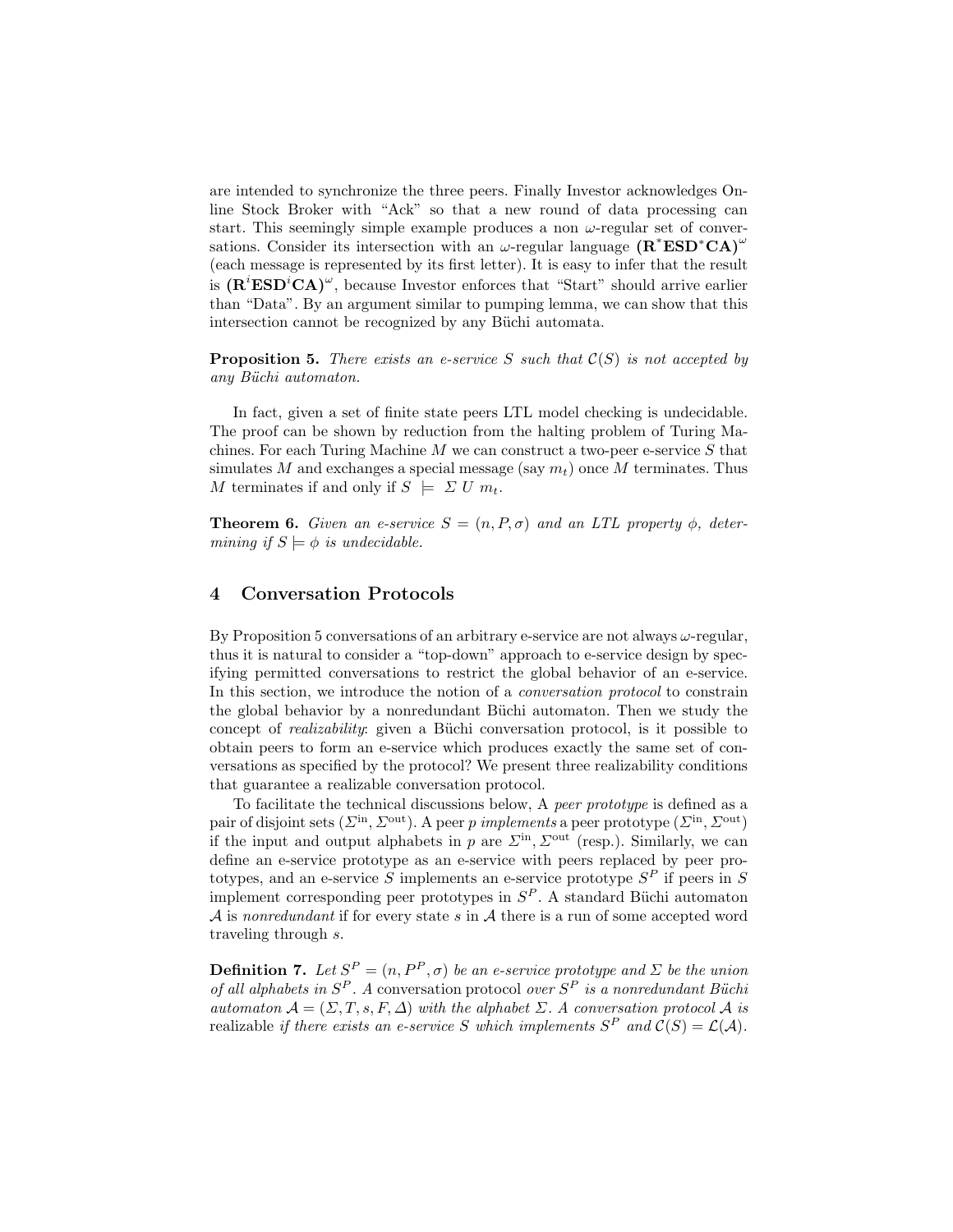Our definition of realizability here is similar to the weak realizability in [4], where deadlock is not considered. A conversation protocol  $A$  satisfies an LTL property  $\psi$ , written as  $\mathcal{A} \models \psi$  if for all  $w \in \mathcal{L}(\mathcal{A}), w \models \psi$ . The following theorem follows from the well-know results in LTL model checking [12, 11].

**Theorem 8.** *Given a conversation protocol* A *for an e-service prototype*  $S^P$  =  $(n, P^P, \sigma)$  *and an LTL property*  $\phi$ *, determining if*  $\mathcal{A} \models \phi$  *is decidable.* 

Note that Theorem 8 does not solve our problem, because not every Büchi conversation protocol is realizable. Consider an e-service prototype with four peers,  $p_a, p_b, p_c, p_d$ , where  $\Sigma_a^{\text{out}} = \Sigma_b^{\text{in}} = {\alpha}$ ,  $\Sigma_c^{\text{out}} = \Sigma_d^{\text{in}} = {\beta}$ , and  $\Sigma_a^{\text{in}} =$  $\Sigma_b^{\text{out}} = \Sigma_c^{\text{in}} = \Sigma_d^{\text{out}} = \emptyset$ . The conversation protocol  $\mathcal{A} = (\Sigma, T, s, F, \Delta)$  with  $\Sigma = {\alpha, \beta}$ ,  $T = {0, 1, 2}$ ,  $s = 0$ ,  $F = {2}$ , and  $\Delta = {(0, \alpha, 1), (1, \beta, 2), (2, \beta, 2)}$ is not realizable, because there is no communication between peers  $p_a$  and  $p_c$ , so there is no way for them to make sure that  $\alpha$  is sent before any  $\beta$  is sent.

#### **4.1 Realizability conditions**

In the following, we present three realizability conditions that guarantee a realizable conversation protocol. We write  $w_1 \preceq w_2$  to denote a word  $w_1$  being a prefix of  $w_2$  ( $w_1$  may be equal to  $w_2$ ). Let  $\mathcal{L}^*_{\preceq}(\mathcal{A})$  includes all finite prefix of  $\mathcal{L}(\mathcal{A})$  for a Büchi automaton  $\mathcal{A}$ , clearly  $\mathcal{L}^*_{\preceq}(\mathcal{A})$  is regular. Given a conversation protocol A, and a peer (prototype)  $p_i$ , the *projection* of A onto  $p_i$  is a Büchi automaton  $A_i$  obtained from  $A$  by replacing each move for a message not in the alphabet of  $p_i$  by an  $\epsilon$ -move. We define  $S^P(\mathcal{A})$  to be the e-service derived from the conversation protocol  $A$  based on the e-service prototype  $S^P$  where each peer in  $S^P(\mathcal{A})$  is  $\mathcal{A}_i$ . Clearly  $\mathcal{L}(\mathcal{A}_i) = \pi_i(\mathcal{L}(\mathcal{A}))$ , where  $\pi_i$  is the projection operator w.r.t. peer  $p_i$ .

*Lossless join property* We now introduce the "lossless join" property. Intuitively, the lossless join property requires that a protocol is complete w.r.t. the product of its projection to each peer. Let  $S^P = (n, \{p_1, \ldots, p_n\}, \delta)$  be an e-service prototype, the JOIN operator is defined as:  $JON(L_1,...,L_n) = \{w \mid w \in \Sigma^{\leq \omega}, \forall i \in$  $[1, n] : \pi_i(w) \in L_i$ 

**Definition 9.** Let A be a conversation protocol for an e-service prototype  $S^P$  =  $(n, P^P, \delta)$ *.* A *is* lossless join *if*  $\mathcal{L}(\mathcal{A}) = \text{Join}(\pi_1(\mathcal{L}(\mathcal{A})), \ldots, \pi_n(\mathcal{L}(\mathcal{A}))).$ 

The check of lossless join property is straightforward. Obtain  $S^P(\mathcal{A})$  from  $\mathcal{A}$ , and then construct the Cartesian product (a generalized Büchi automaton) of  $A_1, \ldots, A_n$ . Then verify whether the resulting product is equivalent to A.

*Synchronous compatible property* Before we introduce the property, let us revisit the Fresh Market Update example in Fig. 2. We have argued in §3 that the composition in Fig. 2 is bad because the conversation set is not  $\omega$ -regular, which inhibits the application of model checking techniques. In fact it is even worse. Consider the peer Investor, it is possible that "Data" arrives earlier than "Start",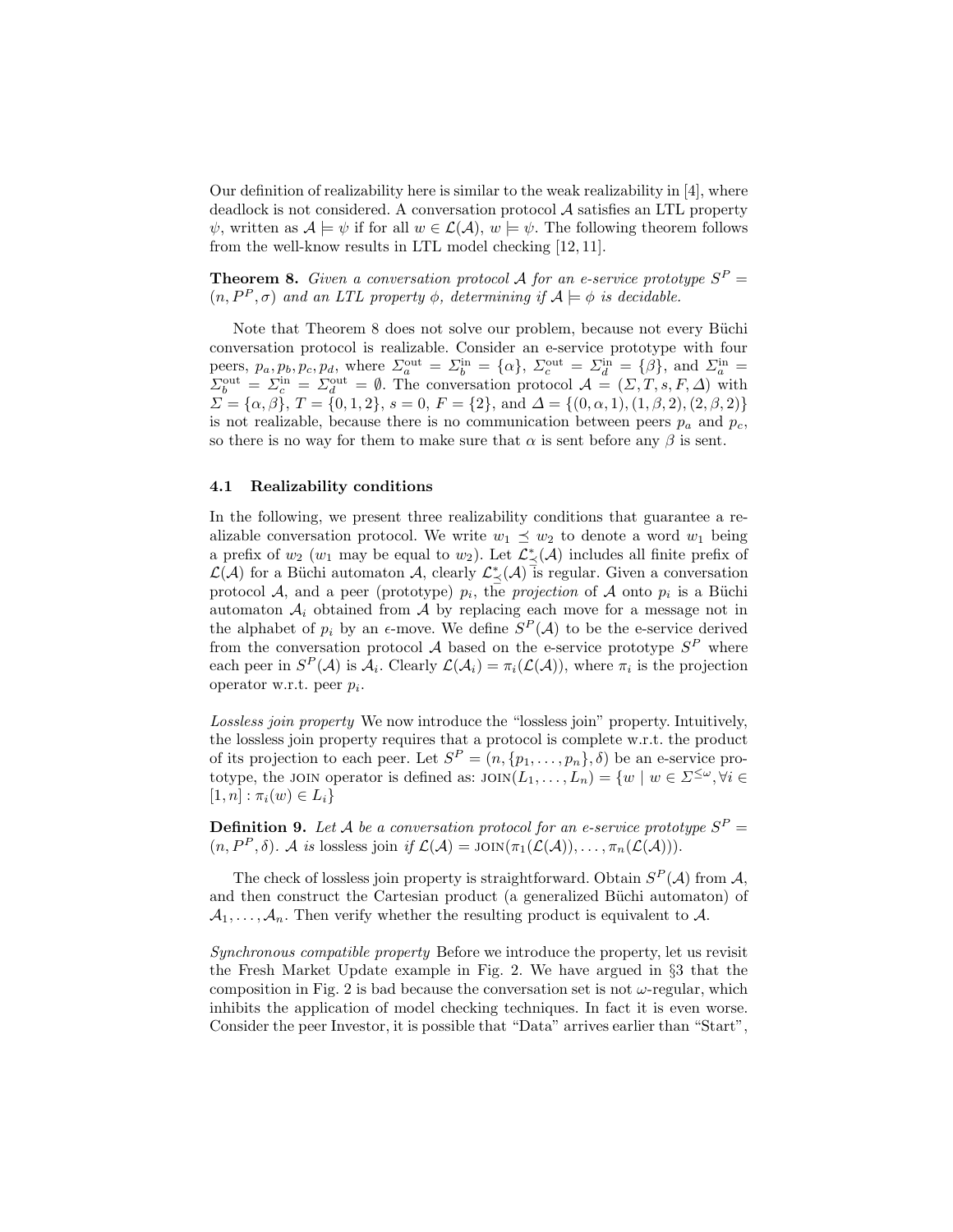and Investor is blocked. This scenario is similar to the "illegal states" described in [3], where a peer receives an unexpected message. We define an *synchronous compatible* property to avoid such scenarios.

**Definition 10.** Let A be a conversation protocol for an e-service prototype  $S^P$  =  $(n, P, \delta)$ *.* A *is said to be* synchronous compatible *if for each word*  $w \in \Sigma^*$  *and each message*  $\alpha \in \Sigma_a^{\text{out}} \cap \Sigma_b^{\text{in}}$ , the following holds:

 $(\forall_{i\in[1,n]}\ \pi_i(w)\in\pi_i(\mathcal{L}^*_{\preceq}(\mathcal{A})))\ \wedge\ \pi_a(w\alpha)\in\pi_a(\mathcal{L}^*_{\preceq}(\mathcal{A}))\ \Rightarrow\ \pi_b(w\alpha)\in\pi_b(\mathcal{L}^*_{\preceq}(\mathcal{A}))$ 

The decision procedure of synchronous compatible property proceeds as follows: construct e-service  $S^P(\mathcal{A})$  from  $\mathcal{A}$ . For every peer make each state a final state, and then determinize each peer. Construct the Cartesian product of all peers, and check if there is any illegal state, i.e., there is a peer ready to send a message while the receiver is not ready to receive.  $A$  is not synchronous compatible if an illegal state is found.

*Autonomous property* Synchronous compatible property is still not enough to constrain a conversation protocol. Consider the conversation protocol  $A_0$  shown in Fig. 3. It is easy to infer that  $\mathcal{A}_0$  is synchronous compatible, however the word  $\beta \alpha \gamma \alpha^{\omega}$  is a legal conversation that is not contained in  $\mathcal{L}(\mathcal{A}_0)$ .

Taking a close look at the execution paths of all peers (denoted by dotted arrows in Fig. 3), we learn that the abnormal conversation is the result of "ambiguous" understanding of the protocol by different peers, and the racing between  $A$  and  $B$  at the initial state is the main cause. Consequently, we introduce the following *autonomous* property to restrict racing conditions, so that at any point each peer can make independent decisions to receive, to send or to terminate.



**Fig. 3.** Ambiguous execution

Let A be a conversation proto-

col on a e-service prototype  $S^P = (n, P^P, \delta)$ . For a peer  $p_i \in P^P$ , we say  $p_i$  is *output-ready* (*input-ready*) at a word  $w \in \Sigma_i^*$  if there exists a word  $w' \alpha \in \mathcal{L}_\preceq^*({\mathcal{A}})$ such that  $\alpha$  is an output (resp. input) message of  $p_i$  and  $\pi_i(w') = w$ . Similarly  $p_i$  is *terminate-ready* at a word  $w \in \Sigma_i^*$  if there exists a word  $w' \in \mathcal{L}(\mathcal{A})$  such that  $\pi_i(w') = w$ .

**Definition 11.** Let A be a conversation protocol on e-service prototype  $S^P$  =  $(n, P^P, \delta)$ . A *is* autonomous *if for each peer prototype*  $p_i \in P^P$  *and for each finite prefix*  $w \in \mathcal{L}^*_{\preceq}(\mathcal{A})$ ,  $p_i$  at  $\pi_i(w)$  is only one of the following: output-ready, *input-ready, or terminate-ready.*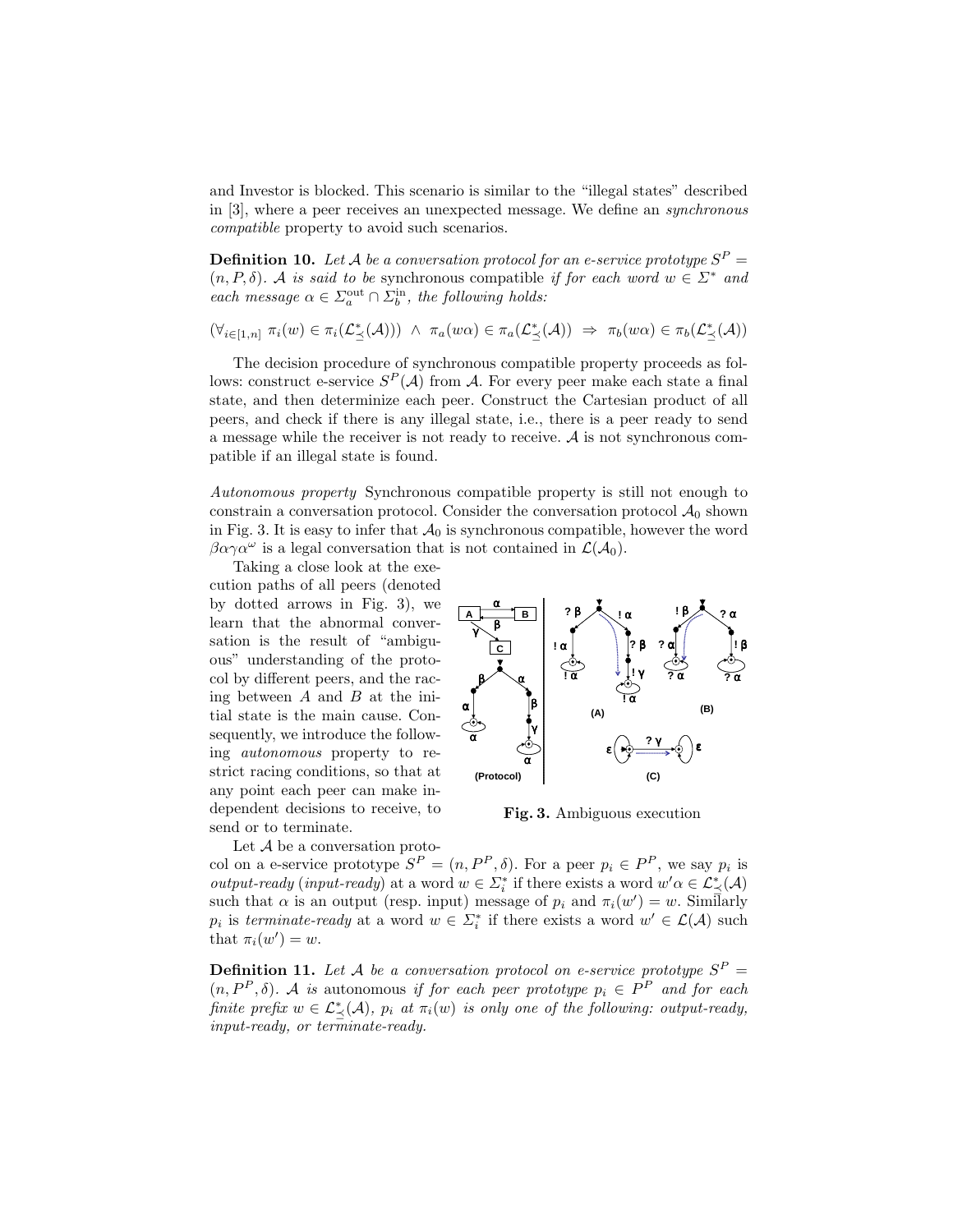Given a conversation protocol A and its e-service prototype  $S^P = (n, P^P, \delta)$ , we can check the autonomous property as follows. For each peer  $p_i$ , let  $A_i =$  $(\Sigma_i^{\text{in}}, \Sigma_i^{\text{out}}, T_i, s_i, F_i)$  be its peer implementation in  $S^P(\mathcal{A})$ , and let  $T'_i \subseteq T_i$  includes each state s where an  $\epsilon$  loop starting at s passes through at least one final state. Construct prefix automaton  $\mathcal{A}_i^*$  for each  $\mathcal{A}_i$  by making each state in  $\mathcal{A}_i$  a final state. Determinize  $\mathcal{A}_i^*$ , and now each state of  $\mathcal{A}_i^*$  can be represented by a subset of  $T_i$ . We check each state s' of  $\mathcal{A}_i^*$ . When s' ∩  $T_i'$  is not empty, we require that there is no outgoing transitions starting from s'. If  $s' \cap T_i'$  is empty, then the outgoing transitions from  $s'$  are required to be either all output messages or all input messages. The complexity of the above check is NPTIME because of the determinization procedure. The following lemma summarizes the complexity of checking three realizability conditions.

**Lemma 12.** *Given a conversation protocol* A *and an e-service prototype*  $S<sup>P</sup>$ , *it can be determined in polynomial time in the size of* A *and* S<sup>P</sup> *if* A *has lossless join, synchronous compatible, and autonomous property.*

We now proceed to present the main result (Theorem 14), which shows that if the realizability conditions are satisfied, a conversation protocol is realizable.

**Lemma 13.** *Let* A *be a synchronous compatible and autonomous conversation protocol, and*  $S<sup>P</sup>(A)$  *the e-service obtained from the projection of* A *to each peer, then for each conversation*  $w \in C(S^P(A))$ *, the following two statements hold* 

- *1. for each peer*  $p_i$ ,  $\pi_i(w) \in \pi_i(\mathcal{L}(\mathcal{A}))$ , and
- *2. during any complete run of* w*, each message sent is consumed eagerly by its receiver, i.e., a peer never sends a message with its queue not empty.*

*Proof.* (Sketch) We need only prove statement (2) because (1) is implied by (2). Assume  $A$  is synchronous compatible and autonomous, but there is a a run  $R$ where a peer  $p_x$  sends out a message  $\alpha_n$  while a message  $\alpha_m$  is stored in its queue. Without loss of generality, let  $\alpha_m$  be the first such message during R. Hence each  $\alpha_i$  where  $i < m$  is consumed eagerly by its receiver. It is not hard to show that for each peer  $p_i, \pi_i(\alpha_0 \dots \alpha_{m-1}) \in \mathcal{L}(\mathcal{A}_i)$ , now by synchronous compatible definition,  $\pi_x(\alpha_1 \ldots \alpha_m) \in \mathcal{L}(\mathcal{A}_x)$ , and hence  $p_x$  is input ready at  $\pi_x(\alpha_1 \ldots \alpha_{m-1})$ . On the other hand, we can infer from the run R that  $p_x$  is output ready at  $\pi_x(\alpha_1 \ldots \alpha_{m-1})$  because of message  $\alpha_n$ . This contradicts with the autonomous property, and thus the assumption does not hold.

**Theorem 14.** A conversation protocol A for an e-service prototype  $S^P$  is real*izable, i.e.,*  $C(S^P(A)) = C(A)$ *, if* A *is lossless join, synchronous compatible, and autonomous.*

Following Lemma 12 and Theorem 14, we get the following verification strategy:  $(1)$  A conversation protocol is specified by a realizable Büchi automaton,  $(2)$ The properties of the protocol are verified on the Büchi automaton specification, (3) The peer implementations for the conversation protocol are synthesized from the Büchi automaton via projection.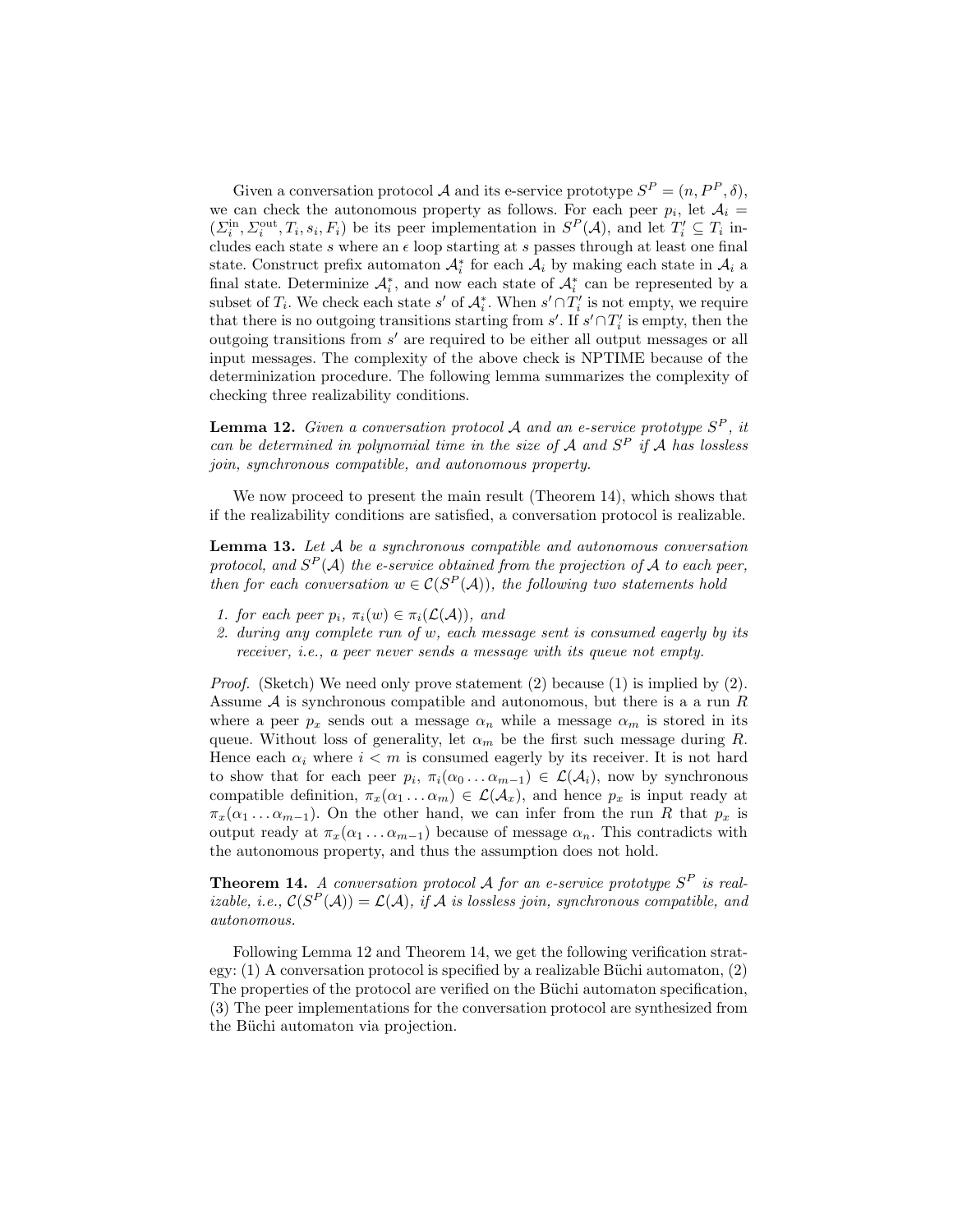The three realizability conditions in Theorem 14 may seem restrictive, however they are satisfied by many real life e-service applications. We verified that five out of the six examples listed on IBM Conversation Support site [19] satisfy the conditions. In fact, except restricting the racing between send and receive actions, our realizability conditions still allow a certain level of parallelism, which makes it acceptable to many e-services.

The results in this section can be directly applied to the framework in [9], and even better results can be achieved. For an FSA conversation protocol A and its e-service prototype  $S^P$ , we can determinize each peer implementation in  $S<sup>P</sup>(A)$ , and it is guaranteed that their composition is deadlock free and peers do not get blocked by unexpected messages in the composition. The difference between the two frameworks is that nondeterministic Büchi automata cannot be determinized.

# **5 Conclusions**

In this paper we studied the global behavior of reactive e-services in terms of the conversations permitted by e-services. LTL model checking on e-services specified using the bottom-up approach was shown to be undecidable. This suggests that specifying the permitted conversations as conversation protocols in a top-down fashion is beneficial. However, not every conversation protocol defined by a Büchi automaton is realizable by asynchronous peers. We gave three conditions on conversation protocols which ensure realizability. Studying the global behavior of e-services is a promising research topic. The results in [9] and in this paper provide a starting point.

*Acknowledgments:* Bultan was supported in part by NSF grant CCR-9970976 and NSF Career award CCR-9984822; Fu was partially supported by NSF grant IIS-0101134 and NSF Career award CCR-9984822; Su was also supported in part by NSF grants IIS-0101134 and IIS-9817432.

#### **References**

- 1. M. Abadi, L. Lamport, and P. Wolper. Realizable and unrealizable specifications of reactive systems. In *Proc. of 16th Int. Colloq. on Automata, Languages and Programming*, volume 372 of *LNCS*, pages 1–17. Springer Verlag, 1989.
- 2. P. A. Abdulla and B. Jonsson. Verifying programs with unreliable channels. *Journal of Information and Computation*, 127:91–101, 1996.
- 3. L. D. Alfaro and T. A. Henzinger. Interface automata. In *Proc. of 9th ACM Symp. on Foundations of Software Engineering*, pages 109–120, 2001.
- 4. R. Alur, K. Etessami, and M. Yannakakis. Realizability and verification of MSC graphs. In *Proc. 28th Int. Colloq. on Automata, Languages, and Programming*, 2001.
- 5. R. Alur, K. McMillan, and D. Peled. Model-checking of correctness conditions for concurrent objects. *Information and Computation*, 160:167–188, 2000.
- 6. Business process execution language for web services (BPEL4WS), version 1.1. *available at* http://www.ibm.com/developerworks/library/ws-bpel.